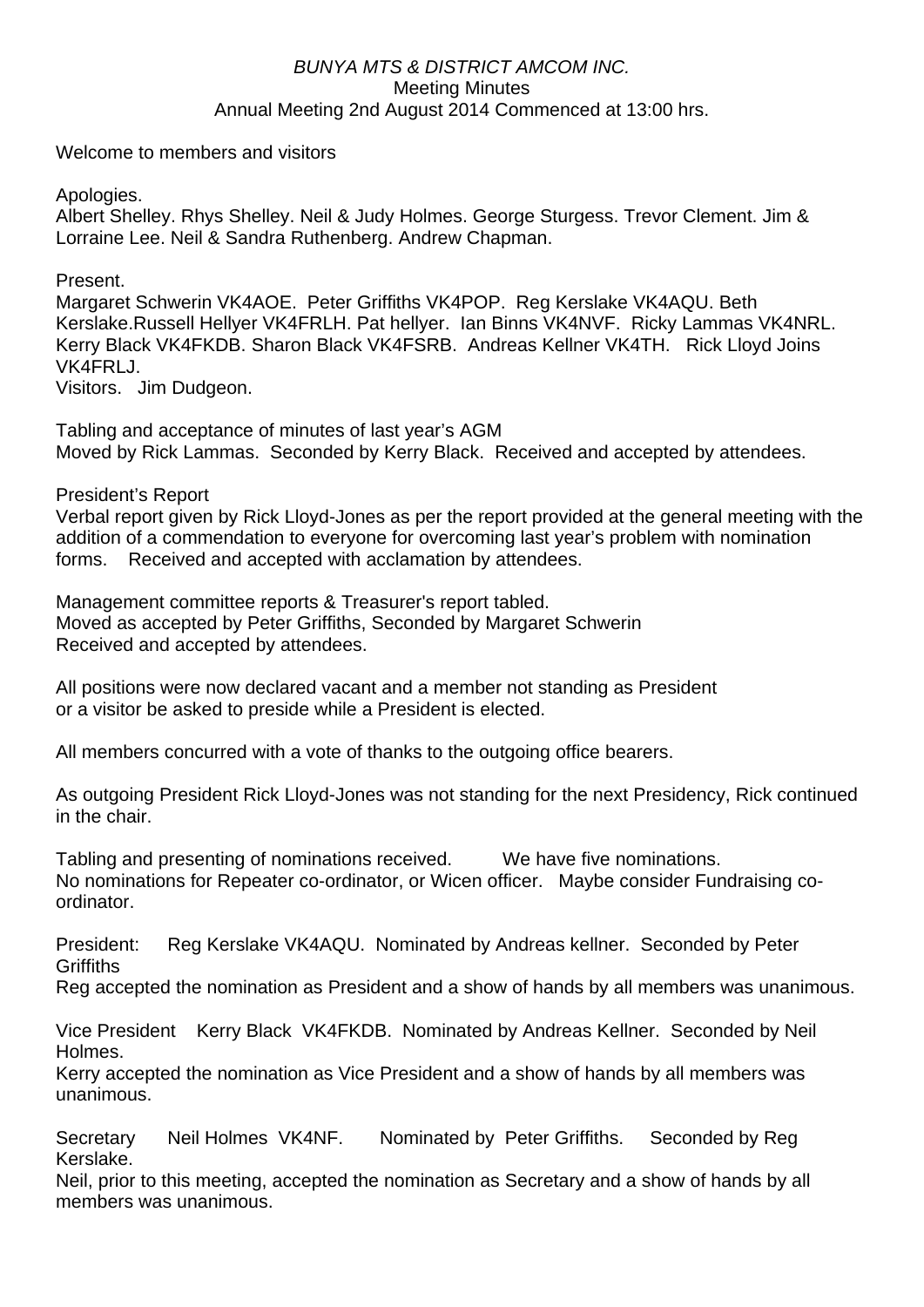Treasurer Neil Holmes VK4NF. Nominated by Kerry Black. Seconded by Sharon Black.

Neil, prior to this meeting, accepted the nomination as Treasurer and a show of hands by all members was unanimous.

Repeater Coordinator No Nominations

The Acting President, Rick Lloyd-Jones called for interest from the members for a repeater coordinator.

Rick Lammas. Moved Kerry Black Seconded Peter Griffiths. there being no other nominations

Rick Lammas accepted and a show of hands by all members was unanimous.

 Peter Griffiths. moved Reg Kerslake. Seconded Rick Lammas that Peter Griffiths be Assistant Repeater Co-ordinator.

Peter Griffiths accepted and a show of hands by all members was unanimous.

Wicen Officer No Nominations.

The Acting President, Rick Lloyd-Jones called for interest from the members for a Wicen Officer. Reg Kerslake. nominated by Peter Griffiths, seconded by Margaret Schwerin. Reg declined. Sharon Black. nominated by Andy Kellner. seconded by Peter Griffiths. Sharon declined.

Moved Reg Kerslake. Seconded by Rick Lammas. Kerry Black as Wicen Officer. Kerry Black accepted and a show of hands by all members was unanimous.

Publicity Officer Andreas Kellner VK4TH. Nominated by Kerry Black. Seconded by Neil Holmes.

Andy accepted the nomination as Publicity Officer and a show of hands by all members was unanimous.

Fund Raising Co-Ordinator – members discussed the feasibility of a co-ordinator being appointed. The Acting President, Rick Lloyd-Jones called for interest from the members for a fund raising coordinator.

Moved by Ricky Lammas. Seconded by Reg Kerslake, to appoint Peter Griffiths as the Fund Raising Co-ordinator.

Peter Griffiths accepted and a show of hands by all members was unanimous.

## Election of Office Bearers

The following club members accepted the position of office bearers and all in attendance accepted these members as executive office bearers with a unanimous show of hands:

Reg Kerslake; Peter Griffiths; Neil Holmes. Andy Kellner; Kerry Black; Rick Lammas

Incoming President, Reg Kerslake continued with the running of the meeting. Members concurred with a vote of appreciation for the new office bearers.

## GENERAL BUSINESS

Membership Fees: Moved by Ian Binns. Seconded by Peter Griffiths. that membership fees remain the same as last financial year,

Show of hands by all members was unanimous.